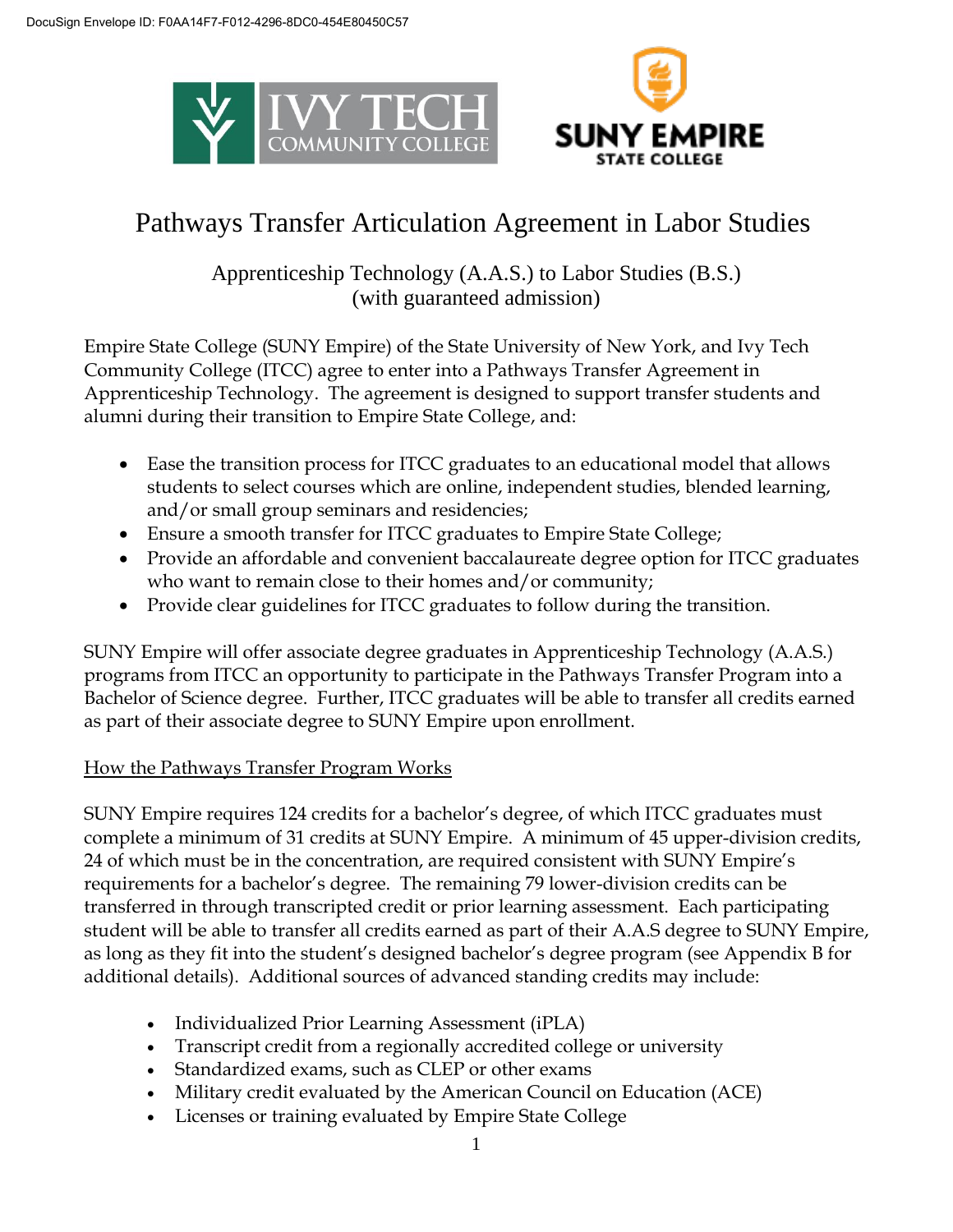During their first year at SUNY Empire, students in the Pathways Transfer Program may, with advisement, opt to cross-register for up to 19 additional credits at ITCC beyond the associate degree.1 These lower-division credits will be applicable to the baccalaureate degree program by satisfying SUNY General Education requirements or needed pre-requisite courses.

# Benefits for Ivy Tech Community College Transfer Students and alumni

SUNY Empire will provide the following benefits for participating ITCC students and alumni:

- Guaranteed admission to the Labor Studies (B.S.) program
- Provision of a one-time \$100 *Better Together* transfer scholarship
- Waiver of the \$50 orientation fee
- Waiver of the admissions application essay
- Non-New York residents are eligible for a SUNY Empire nonresident tuition grant that significantly lowers their tuition rate

A unique application code for interested students to use during the admissions application process will be created by SUNY Empire and provided to appropriate staff members in the transfer advisement office and the Apprenticeship Office at ITCC for distribution.

### Benefits for Active Military, Veterans, and Spouses

 $\overline{a}$ 

SUNY Empire has a long-standing commitment of supporting active military, veterans and family members, and enthusiastically pledges to maintain its commitment to provide the following benefits and services to military-aligned students, and as they may be amended from time to time by SUNY Empire:

- Pre-enrollment advising and an Evaluated Education Plan (EEP) with a review of anticipated transfer credits prior to enrollment
- Waive all mandatory fees for military members (active-duty, guard, reserve and veterans) along with their spouses. Waived fees include: orientation fee, college fee, student activity fee, technology fee, health and wellness fee, portfolio (assessment) fee, and program amendment fee.
- Individualized Prior Learning Assessment (iPLA) fees are waived for military members
- Support military-aligned students through Veterans Affairs (VA) and Tuition Assistance (TA) funding processes
- Access to the Office of Veteran and Military Education (OVME) and its dedicated resources to support student success all the way through to degree completion.

 $^1$  Students may transfer up to 79 lower-division credits, or 93 total lower and upper-division credits, to Empire State College.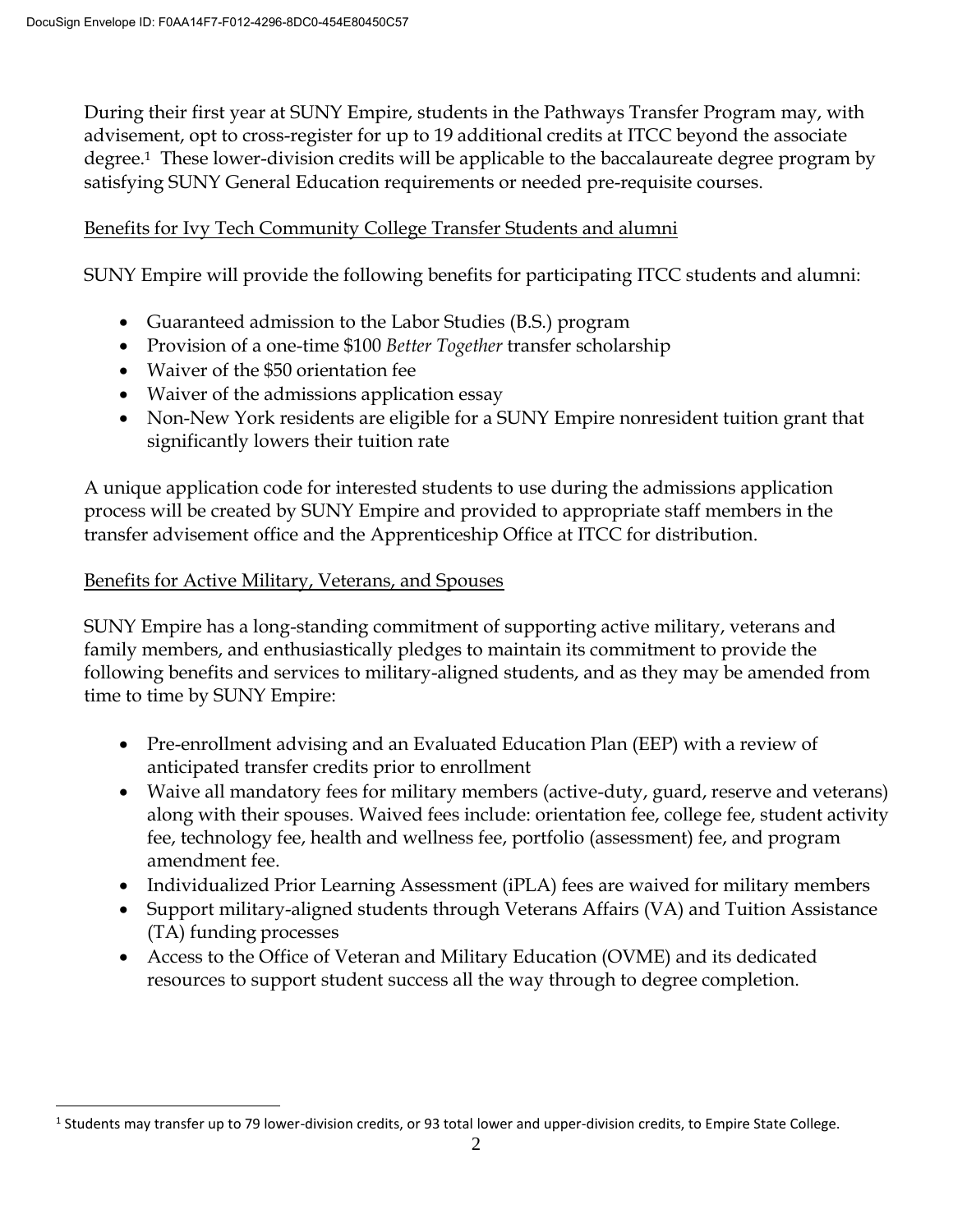# Benefits for Employees of Ivy Tech Community College

Employees of ITCC may participate in the Pathways Transfer Program and become students at SUNY Empire by way of this Agreement. Employees who already hold an associate degree are eligible for the benefits as listed above for transfer students, regardless of when they received their degree. Further, employees who hold a bachelor's degree and wish to pursue a graduate degree at SUNY Empire are eligible for the following benefits:

- Waiver of the \$50 graduate admission / orientation fee
- \$100 graduate student scholarship in the first term of matriculated enrollment in the School for Graduate Studies
- A single point of contact at the School for Graduate Studies to guide new students through the admissions, enrollment and orientation process. As of the signing of this Agreement, the contact person is:

Erica Chew Graduate Outreach and Academic Advisement Coordinator Erica.Chew@esc.edu (800) 847-3000 ext. 1224

For a complete list of graduate level degree and certificate programs offered by SUNY Empire, or to apply, please go to https:/[/www.esc.edu/graduate-studies/.](http://www.esc.edu/graduate-studies/) 

# Guidelines of the Agreement

As part of the agreement, SUNY Empire will provide the following: (1) individual educational planning and mentoring for all transferring Apprenticeship Technology students, (2) outreach to faculty and transfer office staff at ITCC to provide program information, and (3) offer information sessions for students at ITCC, at SUNY Empire locations, and online.

ITCC agrees to provide: (1) access for cross-registered Pathways transfer students to campus facilities and resources (i.e. library, academic support, computer labs), (2) promotion of the program to current students, faculty advisors, and alumni, and (3) to include this transfer agreement in any college publications where such agreements are listed (i.e. college catalog, website, transfer office brochures).

Apprenticeship Technology (A.A.S.) to Labor Studies (B.S.) students may enroll at SUNY Empire on a full or part-time basis. With advisement from their faculty mentor at SUNY Empire, students may elect to design a degree program similar to the one provided in Appendix A.

This agreement becomes effective when all signatures are affixed, as of the date of the last signature, and remains in effect for 5 years or until one or both institutions deem it necessary to terminate the Agreement. The agreement may be amended by mutual agreement and will be formalized via revision of this agreement.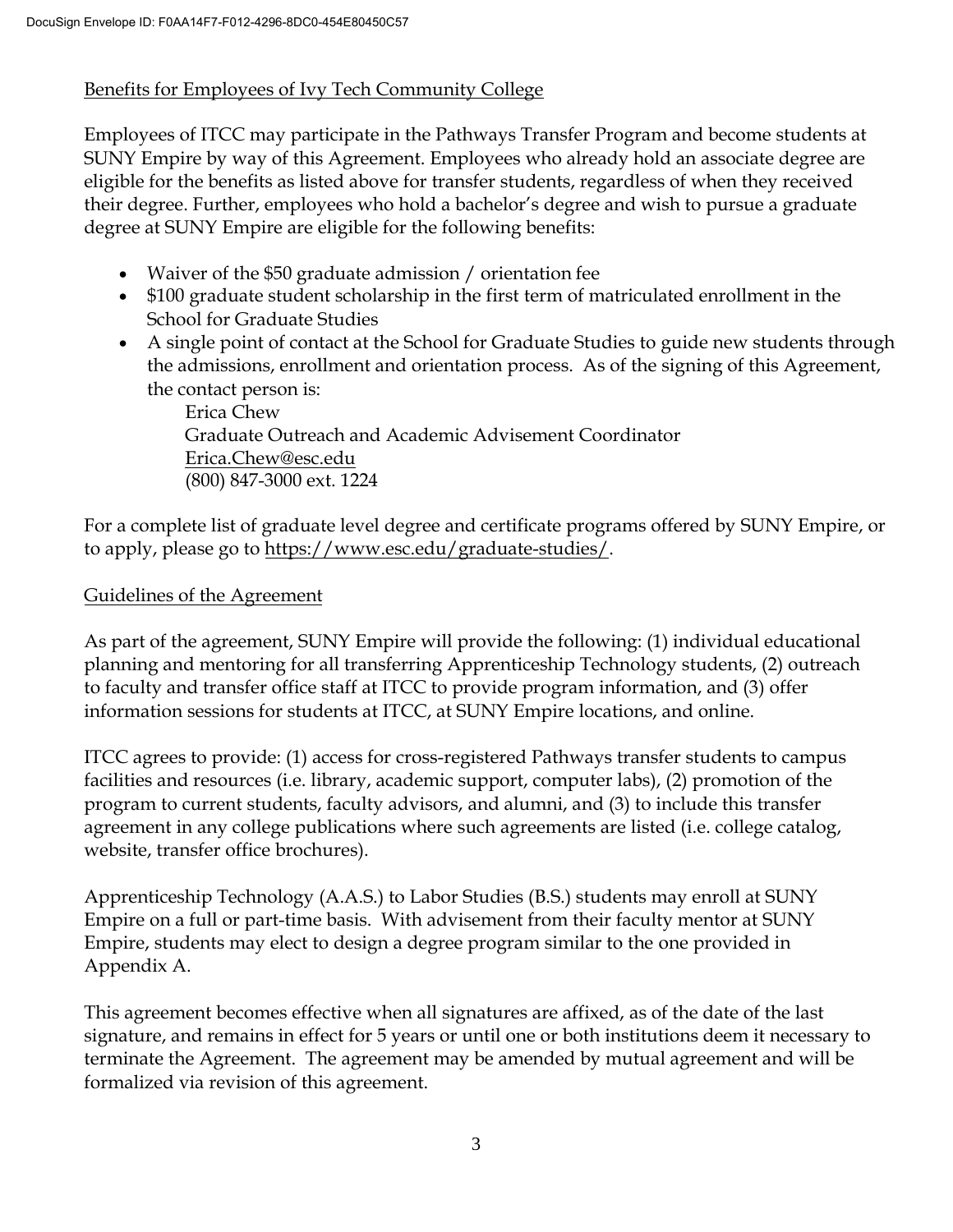### For Further Information

## **Empire State College**

Harry Van Arsdale, Jr. School for Labor Studies Shaun Richman Program Director New York City (646) 230-1275 Shaun.Richman@esc.edu

Veterans and Military Education William Yaeger Military Outreach Coordinator William.Yaeger@esc.edu

### **Ivy Tech Community College**

Teresa Hess Executive Director of Apprenticeship 50 West Fall Creek Pkwy., North Drive Indianapolis, IN 46208-5752 (317) 916-7897 THess@ivytech.edu

[Signature Page follows]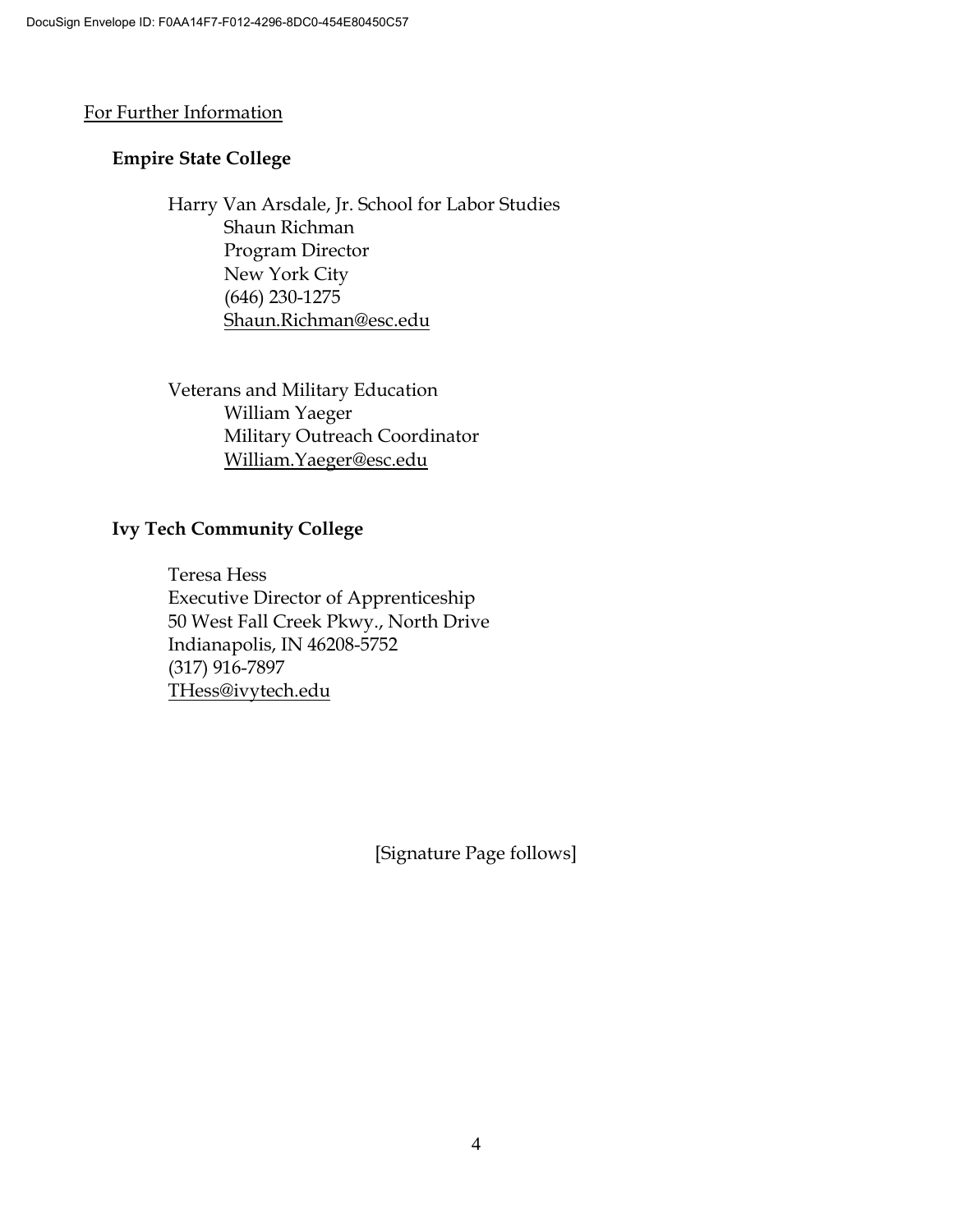# Signatures to the Agreement

# **EMPIRE STATE COLLEGE**

| DocuSigned by:                                              |           |
|-------------------------------------------------------------|-----------|
| Nathan Gonyea                                               | 9/28/2021 |
| $-76$ CE720FBA724DB<br>Dr. Nathan Gonyea                    | Date      |
| Officer in Charge                                           |           |
| DocuSigned by:                                              |           |
| )ai Orrold                                                  | 9/28/2021 |
| <sup>--</sup> <sup>428A88B7F06B412<br/>Dr. Tai Arnold</sup> | Date      |
| <b>Acting Provost</b>                                       |           |
| DocuSigned by:                                              |           |
| Maria Figueroa                                              | 9/12/2021 |
| <b>Dr.</b> Maria Figueroa                                   | Date      |
| Dean, Harry Van Arsdale, Jr. School of Labor Studies        |           |

### **IVE TECH COMMUNITY COLLEGE**

| DocuSigned by:<br>Eara N. Monroe                |          |
|-------------------------------------------------|----------|
|                                                 | 9/8/2021 |
| =3AA6B44C81BC455<br>Dr. Kara Monroe, Ph.D.      | Date     |
| Provost & Sr. Vice President of Academic Affair |          |
| DocuSigned by:                                  |          |
|                                                 | 9/8/2021 |
| 469925F710094F1_<br>Dr. Russell Baker, Ed.D.    | Date     |
| Vice President for Academic Affairs             |          |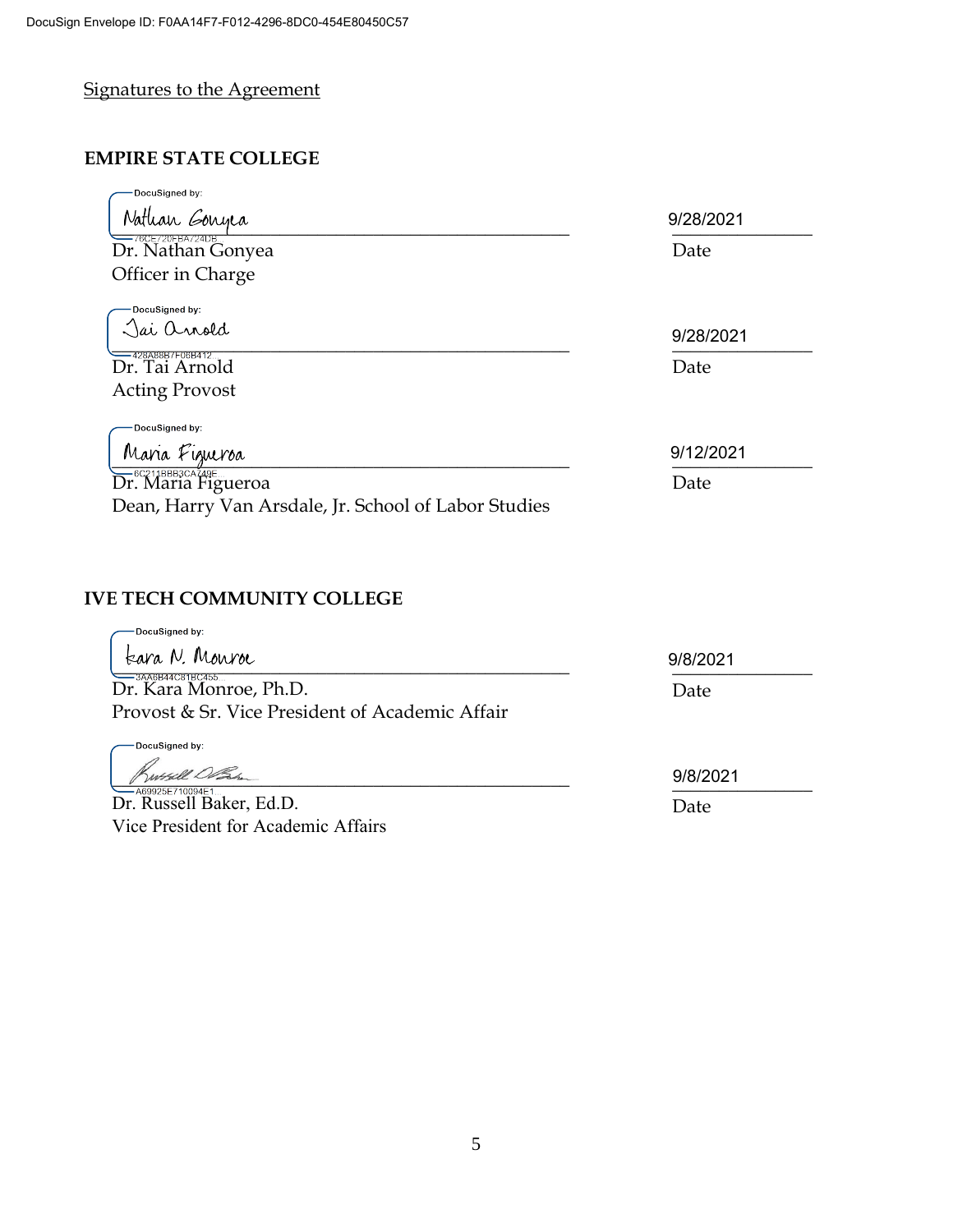### **Appendix A Sample Degree Plan Apprenticeship Technology (A.A.S.) to Labor Studies (B.S.)**

Degree: Bachelor of Science<br>Program: Labor Studies Labor Studies

### **Ivy Tech Community College – Apprenticeship Technology, A.A.S.**

| Program Specific Technical Core Courses |  | ACOA 101 Human Relations in the<br>Workplace                                                                                                                                                                                                                                                                                       |
|-----------------------------------------|--|------------------------------------------------------------------------------------------------------------------------------------------------------------------------------------------------------------------------------------------------------------------------------------------------------------------------------------|
|                                         |  | $\mathbf{1}$ $\mathbf{1}$ $\mathbf{1}$ $\mathbf{1}$ $\mathbf{1}$ $\mathbf{1}$ $\mathbf{1}$ $\mathbf{1}$ $\mathbf{1}$ $\mathbf{1}$ $\mathbf{1}$ $\mathbf{1}$ $\mathbf{1}$ $\mathbf{1}$ $\mathbf{1}$ $\mathbf{1}$ $\mathbf{1}$ $\mathbf{1}$ $\mathbf{1}$ $\mathbf{1}$ $\mathbf{1}$ $\mathbf{1}$ $\mathbf{1}$ $\mathbf{1}$ $\mathbf{$ |

| ACOA 101 Human Relations in the          |   |
|------------------------------------------|---|
| Workplace                                |   |
| AENA 101 Technical Writing in the        |   |
| Workplace                                | 3 |
| AHSA 101 History of Organized Labor      | 3 |
| AMAA 101 Apprenticeship Math I           | 1 |
| AMAA 102 Apprenticeship Math II          |   |
| AMAA 103 Apprenticeship Math III         |   |
| AMAA 104 Apprenticeship Math IV          |   |
| AMAA 105 Apprenticeship Math V           |   |
| AMAA 106 Apprenticeship Math VI          | 1 |
| <b>ASCA 111 Physical Science</b>         | 3 |
| <b>IVYT/AIVY xxx Personal Enrichment</b> |   |

### **Total ITCC Credits 60**

## **SUNY Empire State College – Labor Studies, B.S.** (sample only, + = upper division)

| LABR 1020 Global Civilizations: Workers'      | 4 | + LABR 3035 Educational Planning for | 4 |
|-----------------------------------------------|---|--------------------------------------|---|
| Perspectives                                  |   | <b>Labor Studies</b>                 |   |
|                                               | 4 | + LABR 3100 Principles of Trade      | 4 |
| LABR 1040 Labor and the Economy               |   | Unionism                             |   |
|                                               | 4 | + LABR 3135 Working Class Themes in  | 4 |
| LABR 1065 College Reading for Workers         |   | Literature                           |   |
| + LABR 3005 Collective Bargaining             | 4 | $+$ LABR 3150 Labor on Film          | 4 |
| + LABR 3010 Contemporary Labor Issues:        | 4 | + Program Elective                   | 4 |
| Immigration                                   |   |                                      |   |
| + LABR 3015 Critical Labor Issues             | 4 |                                      |   |
| + LABR 3020 Development of the Labor          | 4 |                                      |   |
| Movement                                      |   |                                      |   |
| + LABR 3025 Diversity in the Workplace in the | 4 |                                      |   |
| <b>Construction Industry</b>                  |   |                                      |   |
| + LABR 3047 Occupations Safety and Health and | 4 |                                      |   |
| the Environment                               |   |                                      |   |
| + LABR 3060 Labor Law                         | 4 |                                      |   |
| $+$ LABR 3080 Labor & Politics                | 4 |                                      |   |

| + LABR 3035 Educational Planning for<br><b>Labor Studies</b> |  |
|--------------------------------------------------------------|--|
| + LABR 3100 Principles of Trade<br>Unionism                  |  |
| + LABR 3135 Working Class Themes in<br>Literature            |  |
| + LABR 3150 Labor on Film                                    |  |
| + Program Elective                                           |  |

**Total Empire State College Credit 64**

**Degree Program Total 124**